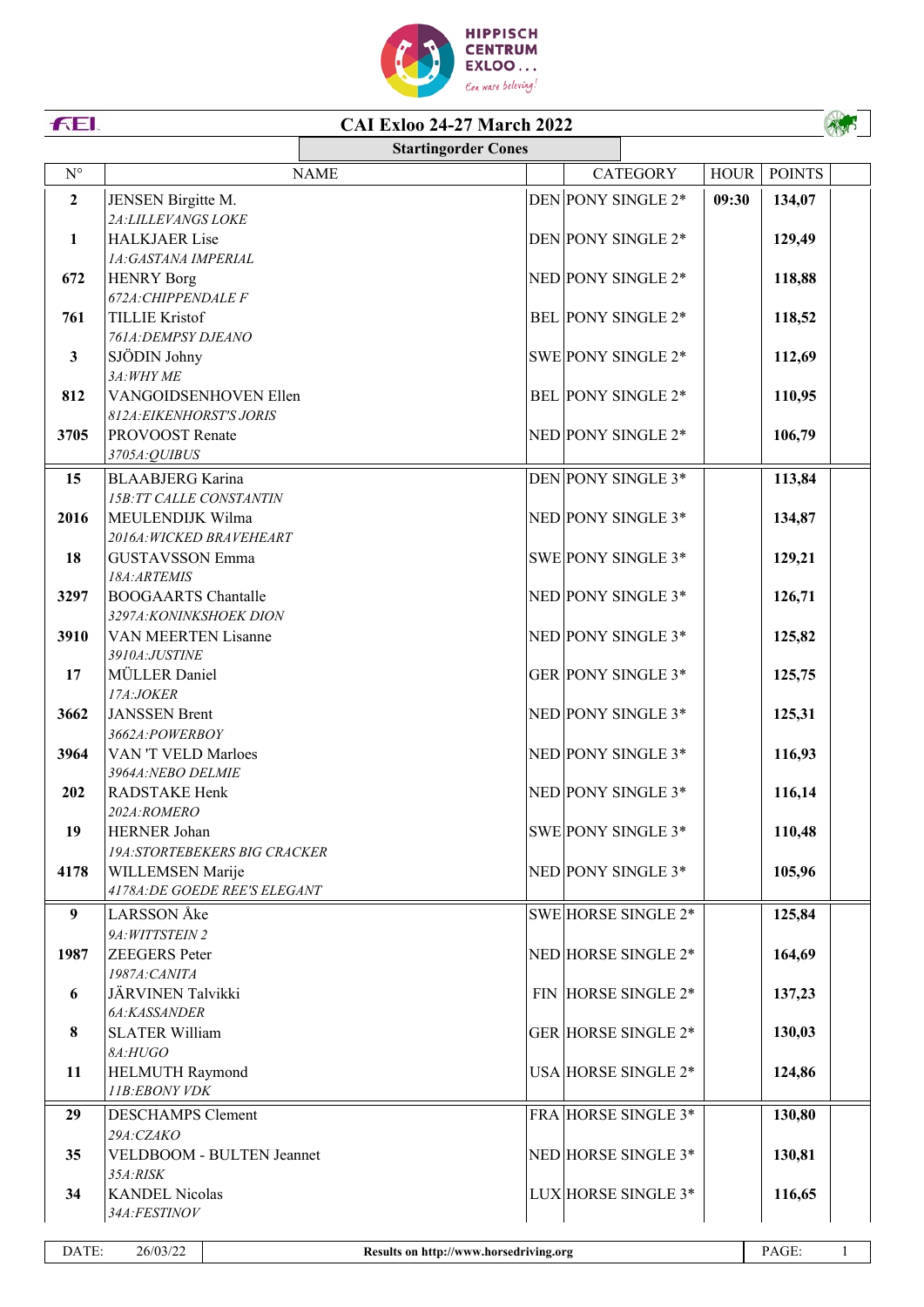

## **CAI Exloo 24-27 March 2022**

|             |                                          | <b>Startingorder Cones</b> |  |                            |             |               |  |
|-------------|------------------------------------------|----------------------------|--|----------------------------|-------------|---------------|--|
| $N^{\circ}$ |                                          | <b>NAME</b>                |  | <b>CATEGORY</b>            | <b>HOUR</b> | <b>POINTS</b> |  |
| 679         | <b>LEJEUNE</b> Etienne                   |                            |  | BEL HORSE SINGLE 3*        |             | 160,79        |  |
|             | 679A: MAY BE SPECIAL V'T WINKELVELD      |                            |  |                            |             |               |  |
| 629         | VAN DEN BOSCH Berry                      |                            |  | NED HORSE SINGLE 3*        |             | 153,31        |  |
|             | 629A:FABOLO BH                           |                            |  |                            |             |               |  |
| 3626        | <b>COOLEN</b> Sophie                     |                            |  | NED HORSE SINGLE 3*        |             | 137,30        |  |
|             | 3626А:НАМІТО                             |                            |  |                            |             |               |  |
| 1628        | <b>GOMMERS Joop</b>                      |                            |  | NED HORSE SINGLE 3*        |             | 135,85        |  |
|             | 1628A:GARANT                             |                            |  |                            |             |               |  |
| 36          | <b>OLSSON</b> Emma                       |                            |  | SWE HORSE SINGLE 3*        |             | 132,62        |  |
|             | 36A: INPOSANT                            |                            |  |                            |             |               |  |
| 364         | <b>BRYNAERT</b> Pieter-Jan               |                            |  | BEL HORSE SINGLE 3*        |             | 133,11        |  |
|             | 364A: INTAN                              |                            |  |                            |             |               |  |
| 25          | FRID Helle Jespersen                     |                            |  | DEN HORSE SINGLE 3*        |             | 129,66        |  |
|             | 25A: VOJUMGAARDS DUBAI                   |                            |  | <b>GER HORSE SINGLE 3*</b> |             |               |  |
| 44          | <b>SCHULTE Patrick</b><br>44A:SCARLET    |                            |  |                            |             | 129,38        |  |
| 32          | <b>LANNIG</b> Andreas                    |                            |  | <b>GER HORSE SINGLE 3*</b> |             | 127,48        |  |
|             | 32A:DANTE                                |                            |  |                            |             |               |  |
| 449         | DE KIMPE Esther                          |                            |  | BEL HORSE SINGLE 3*        |             | 127,24        |  |
|             | 449A:DARWIN                              |                            |  |                            |             |               |  |
| 1927        | VAN DER SNOEK Elke                       |                            |  | NED HORSE SINGLE 3*        |             | 122,59        |  |
|             | $1927A$ : $BUDDY$                        |                            |  |                            |             |               |  |
| 878         | DE RONDE Piet                            |                            |  | NED HORSE SINGLE 3*        |             | 119,69        |  |
|             | 878A:MR. BOJANGLES                       |                            |  |                            |             |               |  |
| 665         | VAN BECKHOVEN Dirk                       |                            |  | NED HORSE SINGLE 3*        |             | 119,31        |  |
|             | 665A:HAVILINA                            |                            |  |                            |             |               |  |
| 1907        | <b>HOUTERMAN Eline</b>                   |                            |  | NED HORSE SINGLE 3*        |             | 118,28        |  |
|             | 1907A: FINO UNO TOLTIEN                  |                            |  |                            |             |               |  |
| 30          | <b>BRADFORD Harriet</b>                  |                            |  | GBR HORSE SINGLE 3*        |             | 117,06        |  |
|             | 30A: CHIPPENDALES ROCK                   |                            |  |                            |             |               |  |
| 1469        | VAN DER HORST Jaap<br>1469A:ZORRO        |                            |  | NED HORSE SINGLE 3*        |             | 116,59        |  |
| 602         | PROVOOST Christiaan                      |                            |  | NED HORSE SINGLE 3*        |             | 112,88        |  |
|             | 602A:DURAN-H                             |                            |  |                            |             |               |  |
| 1461        | <b>KARELSE</b> Pieter                    |                            |  | NED HORSE SINGLE 3*        |             | 111,71        |  |
|             | 1461A:FLYNN                              |                            |  |                            |             |               |  |
| 1125        | PESTMAN Rudolf                           |                            |  | NED HORSE SINGLE 3*        |             | 106,08        |  |
|             | 1125A: DIESEL                            |                            |  |                            |             |               |  |
| 21          | <b>SIEBERS</b> Saskia                    |                            |  | NED HORSE SINGLE 3*        |             | 94,83         |  |
|             | 21A:AXEL                                 |                            |  |                            |             |               |  |
| 10          | LARSSON Åke                              |                            |  | SWE HORSE SINGLE 2*        |             | 130,13        |  |
|             | 10A:SUNE                                 |                            |  |                            |             |               |  |
| 24          | <b>BLAABJERG</b> Karina                  |                            |  | DEN HORSE SINGLE 3*        |             | 120,10        |  |
|             | 24A: PEARLS RED DESIGN                   |                            |  |                            |             |               |  |
| 27          | JÄRVINEN Talvikki                        |                            |  | FIN HORSE SINGLE 3*        |             | 115,48        |  |
|             | 27A:DANSER T                             |                            |  |                            |             |               |  |
| 28          | <b>DESCHAMPS Clement</b>                 |                            |  | FRA HORSE SINGLE 3*        |             | 134,70        |  |
|             | 28B:JUPITER                              |                            |  |                            |             |               |  |
| 1261        | VELDBOOM - BULTEN Jeannet                |                            |  | NED HORSE SINGLE 3*        |             | 131,02        |  |
|             | 1261A: GAZEFIRO LOUREIRO                 |                            |  |                            |             |               |  |
| 33          | <b>KANDEL Nicolas</b><br>33A: SIR TWENTY |                            |  | LUX HORSE SINGLE 3*        |             | 127,10        |  |
|             |                                          |                            |  |                            |             |               |  |

FEI.

Av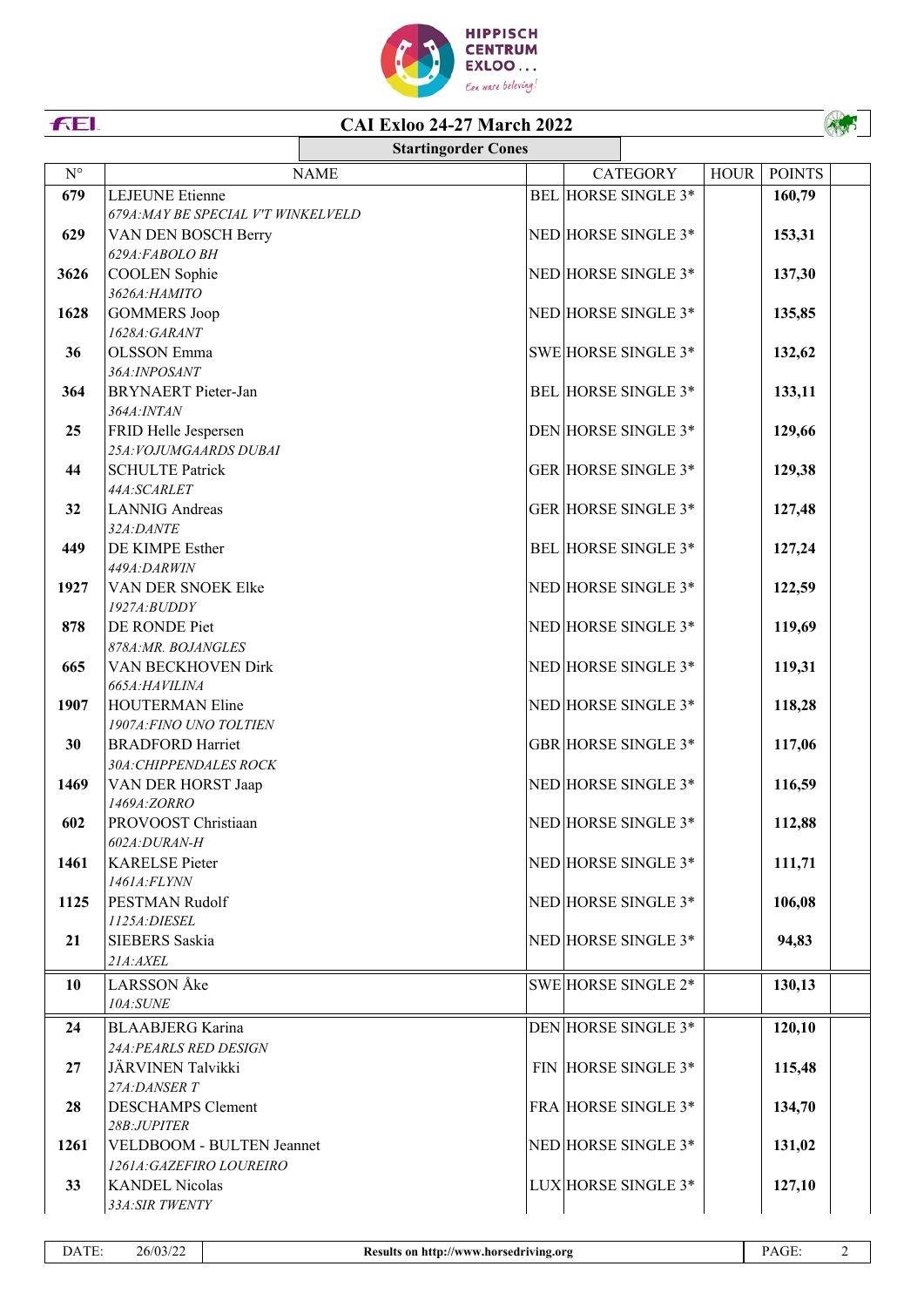

| <b>FEL</b>  | <b>CAI Exloo 24-27 March 2022</b> |             |  |  |                     |             |               |  |
|-------------|-----------------------------------|-------------|--|--|---------------------|-------------|---------------|--|
|             | <b>Startingorder Cones</b>        |             |  |  |                     |             |               |  |
| $N^{\circ}$ |                                   | <b>NAME</b> |  |  | <b>CATEGORY</b>     | <b>HOUR</b> | <b>POINTS</b> |  |
| 26          | JENSEN Alis Søgaard               |             |  |  | DEN HORSE SINGLE 3* |             | 160,71        |  |
|             | 26A: MAILUNDS DDRAIGH             |             |  |  |                     |             |               |  |
| 16          | <b>HALKJAER Lise</b>              |             |  |  | DEN PONY SINGLE 3*  |             | 113,37        |  |
|             | 16A:KING'S ANKY                   |             |  |  |                     |             |               |  |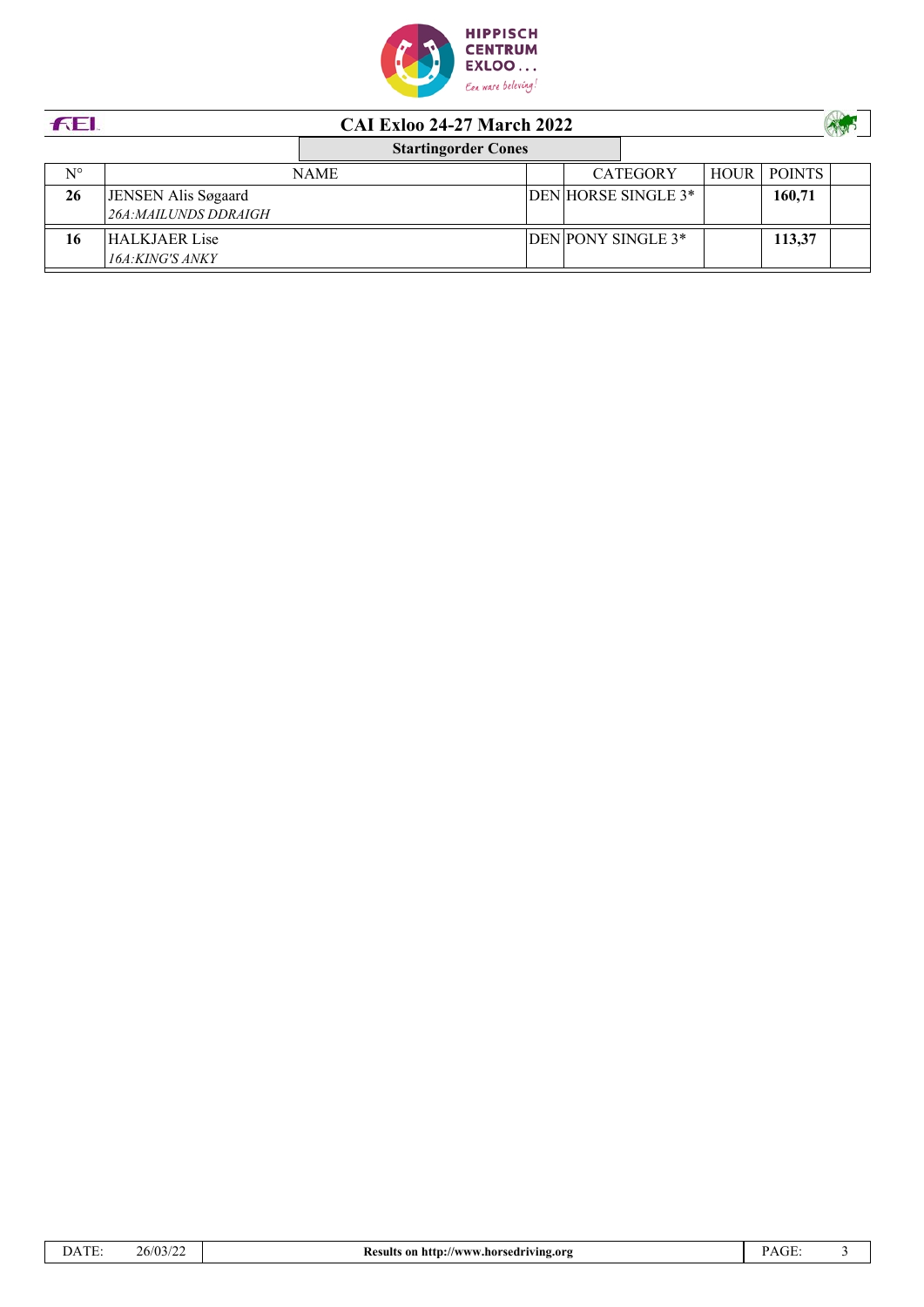

| FEI.                 | <b>CAI Exloo 24-27 March 2022</b>                                                       |  |                           |             |               |  |  |  |  |  |
|----------------------|-----------------------------------------------------------------------------------------|--|---------------------------|-------------|---------------|--|--|--|--|--|
|                      | <b>Startingorder Cones</b>                                                              |  |                           |             |               |  |  |  |  |  |
| $\mathbf{N}^{\circ}$ | <b>NAME</b>                                                                             |  | <b>CATEGORY</b>           | <b>HOUR</b> | <b>POINTS</b> |  |  |  |  |  |
| 4863                 | DE BOER Josien                                                                          |  | NED PARA-EQUESTRIA        |             | 133,44        |  |  |  |  |  |
|                      |                                                                                         |  |                           |             |               |  |  |  |  |  |
| 768                  | <b>SOETE Freddy</b>                                                                     |  | <b>BEL PARA-EQUESTRIA</b> |             | 117,56        |  |  |  |  |  |
| 2124                 | 768A:EVELINE<br><b>VENEMAN</b> Ingmar                                                   |  | NED PARA-EQUESTRIA        |             | 112,20        |  |  |  |  |  |
|                      |                                                                                         |  |                           |             |               |  |  |  |  |  |
| 511                  | <b>NEERINCX Dirk</b>                                                                    |  | NED PONY PAIR 2*          |             | 124,99        |  |  |  |  |  |
|                      | 511A: HAVEHOEVE'S IVAN - 511B: MUTSAARDS POPEYE                                         |  |                           |             |               |  |  |  |  |  |
| 825                  | <b>STRONKS Daniel</b>                                                                   |  | NED PONY PAIR 2*          |             | 124,91        |  |  |  |  |  |
|                      | 825B: HISTA - 825A: GAUDI                                                               |  |                           |             |               |  |  |  |  |  |
| 3887                 | <b>ELBURG</b> Jorn                                                                      |  | NED PONY PAIR 2*          |             | 123,93        |  |  |  |  |  |
|                      | 3887B: WOHLD NEAL - 3887A: LLANFRECHFA STEVIE-G                                         |  |                           |             |               |  |  |  |  |  |
| 3632                 | VAN OLST Jorn                                                                           |  | NED PONY PAIR 2*          |             | 110,98        |  |  |  |  |  |
|                      | 3632A: MILFORD FAIR HARVEST MOON - 3632B: WOLDBERGS<br><b>DEEJAY</b>                    |  |                           |             |               |  |  |  |  |  |
| 3892                 | <b>REINTS Larissa</b>                                                                   |  | NED PONY PAIR 2*          |             | 109,67        |  |  |  |  |  |
|                      | 3892B: VERDI - 3892A: TS RAVEL                                                          |  |                           |             |               |  |  |  |  |  |
| 23                   | FROST Gunlög                                                                            |  | SWE PONY PAIR 3*          |             | 137,39        |  |  |  |  |  |
|                      | 23C: KILLEVIPPEN - 23A: ABRAKADABRA - 23B: HOKUS POKUS II                               |  |                           |             |               |  |  |  |  |  |
| 443                  | <b>POTTIER Hughes</b>                                                                   |  | <b>BEL PONY PAIR 3*</b>   |             | 123,60        |  |  |  |  |  |
|                      | 443C:PALERMO - 443A:CUNERA ALCATRAZ - 443B:EQUI                                         |  |                           |             |               |  |  |  |  |  |
|                      | <b>CENTER'S ISIS</b>                                                                    |  |                           |             |               |  |  |  |  |  |
| 22                   | ROHRSSEN Annika                                                                         |  | IRL PONY PAIR 3*          |             | 123,06        |  |  |  |  |  |
| 1900                 | 22B: ROSENS RAMIRO - 22A: ROSENS RABEO<br><b>LIEBREGTS Kees</b>                         |  | NED PONY PAIR 3*          |             | 117,57        |  |  |  |  |  |
|                      | 1900B: KOLSTEIN'S JAMES - 1900A: COELENHAGE'S PENTERMAN                                 |  |                           |             |               |  |  |  |  |  |
| 4169                 | <b>COUWENBERG Sam</b>                                                                   |  | NED PONY PAIR 3*          |             | 116,66        |  |  |  |  |  |
|                      | 4169B: GREESKAMP COBUS - 4169A: BEKVELD'S RONALDO -                                     |  |                           |             |               |  |  |  |  |  |
|                      | 4169C: NEBUS ROWAN                                                                      |  |                           |             |               |  |  |  |  |  |
| 20                   | PETERSEN Niels S.                                                                       |  | DEN PONY PAIR 3*          |             | 115,95        |  |  |  |  |  |
|                      | 20A: FAGWYR SUNDANCE - 20B: MAILUNDS MAGIC JOHNSON -<br>20C: MAILUNDS PENDRAGON (DNK)   |  |                           |             |               |  |  |  |  |  |
| 1768                 | VAN DER ENDE Nathalie                                                                   |  | NED PONY PAIR 3*          |             | 114,17        |  |  |  |  |  |
|                      | 1768A: MISCHA - 1768B: MOZART - 1768C: STERRENHOF'S ROXY                                |  |                           |             |               |  |  |  |  |  |
| 389                  | <b>FLOBBE</b> Sietske                                                                   |  | NED PONY PAIR 3*          |             | 109,51        |  |  |  |  |  |
|                      | 389A: BROWNSTABLES ULTIMO BOSS - 389B: HIJKER FOREST<br><i>CHICO</i>                    |  |                           |             |               |  |  |  |  |  |
| 1892                 | <b>RUTJENS Rodinde</b>                                                                  |  | NED PONY PAIR 3*          |             | 102,29        |  |  |  |  |  |
|                      | 1892B: KUIKHORNSTER MILANO - 1892C: MAJAN S SWEN -<br>$18024 \cdot$ DE KLIII EM'S RRODV |  |                           |             |               |  |  |  |  |  |

|      | <i>1892A:DE KUILEN'S BRODY</i>                                                                                                                                        |                     |        |  |
|------|-----------------------------------------------------------------------------------------------------------------------------------------------------------------------|---------------------|--------|--|
| 3748 | <b>WOUDA</b> Joris                                                                                                                                                    | NED TEST DRIVER     | 153,28 |  |
| 2025 | <b>BRANS</b> Manou<br>2025B: CORDIAL'S CARLIN - 2025D: SUNWILLOW SIROCCO -<br>2025C.DESTINY'S BORAYA - 2025E:ZOMERDIJK'S CRENDOWE -<br><i>2025A: BROEKLANDS GLEN</i>  | NED PONY FOUR-IN-HA | 154,48 |  |
| 1678 | LEGEMAAT - VAN BEMMEL Dia<br>1678C: ROZENHOF'S JORDAN - 1678D: SHOWBOY -<br>1678B: RONDEELS ROYAL BODHI - 1678E: ZWAANTJES FLORIS -<br>1678A:BLACK JACK VON LOGABIRUM | NED PONY FOUR-IN-HA | 135,97 |  |
| 3121 | BEEKHUISZEN Hendrik-Jan<br>3121C.MISTRAL - 3121B:FIRE - 3121D:SNOW - 3121F:TORNADO -<br><i>3121E:STARLIGHT</i>                                                        | NED PONY FOUR-IN-HA | 135,33 |  |

 $\overline{4}$